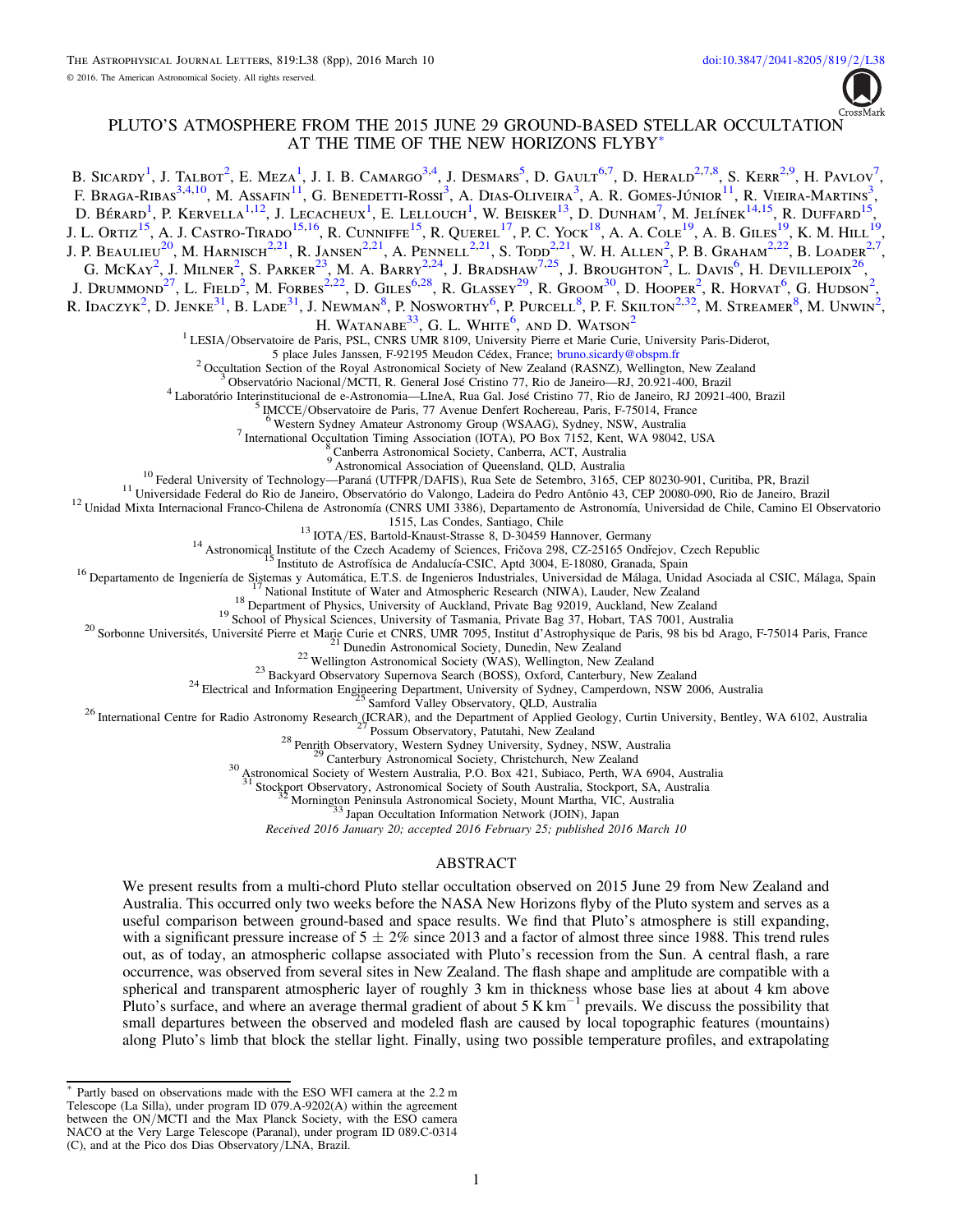our pressure profile from our deepest accessible level down to the surface, we obtain a possible range of 11.9–13.7  $\mu$ bar for the surface pressure.

Key words: Kuiper belt objects: individual (Pluto) – occultations – planets and satellites: atmospheres – techniques: photometric

### 1. INTRODUCTION

Ground-based stellar occultations probe Pluto's atmosphere at radii ranging from  $r \sim 1190 \text{ km}$  from the planet center (pressure  $p \sim 10 \,\mu$ bar) up to  $r \sim 1450 \,\text{km}$  ( $p \sim 0.1 \,\mu$ bar). In a previous work (Dias-Oliveira et al. [2015,](#page-7-0) [DO15](#page-7-0) hereafter), we analyzed high signal-to-noise ratio occultations observed in 2012 and 2013, and derived stringent constraints on Pluto's atmospheric profiles (density, pressure and temperature profiles), and on Pluto's radius ( $R_P = 1190 \pm 5$  km, assuming no troposphere). We also found a pressure increase of  $6 \pm 1\%$ between 2012 and 2013.

Here we analyze a stellar occultation, observed on 2015 June 29 from Australia and New Zealand, which occurred two weeks before the NASA New Horizons (NH hereafter) flyby of the Pluto system. Our goals are: (1) assess further pressure changes between 2013 and 2015 (eventually providing useful constraints on Pluto's seasonal models); (2) analyze the central flash that was detected for the first time ever from multiple stations. It constrains the thermal structure of a layer immediately above Pluto's surface, its possible departure from sphericity and/or presence of hazes; and (3) constrain the pressure at Pluto's surface. Besides serving as a useful comparison with the NH results, our work is one more benchmark in the long-term survey of Pluto's atmosphere over the forthcoming years.

#### 2. THE 2015 JUNE 29 OCCULTATION

The prediction procedures are described in [DO15,](#page-7-0) Assafin et al. ([2010](#page-7-1)), and Benedetti-Rossi et al. ([2014](#page-7-2)). The event was monitored from Australia and New Zealand (Table [1](#page-2-0)), from which we obtained eight occultation detections. The reconstructed occultation geometry is displayed in Figure [1](#page-3-0), see also Table [2](#page-4-0). The light curves were obtained from classical aperture photometry, after correction of low frequency variations (caused by changing sky conditions) by means of nearby reference stars, when available. The resulting light curves  $\phi(t)$ give the total flux from the star and Pluto's system, normalized to unity outside the occultation, as a function of time  $t$ (Figure [2](#page-5-0)). The observed flux  $\phi$  can be written:

$$
\phi = (1 - \phi_P) \cdot F_\star + \phi_P,\tag{1}
$$

<span id="page-1-1"></span>where  $F_{\star}$  is the (useful) stellar flux alone, normalized between zero and unity. Thus,  $\phi_P$  and  $1 - \phi_P$  are the contributions of Pluto's system and the unocculted stellar flux to  $\phi$ , respectively.

The quantity  $\phi_P$  is in principle measured independently when Pluto and the occulted star are angularly resolved, providing  $F_{\star}$ . It is difficult in practice and requires high photometric accuracy on the star, Pluto and nearby reference stars hours or days away from the event. During that time, sky and instrument conditions may vary. Moreover, for data taken without a filter (broadband), chromatic dependence of the extinction adds further systematic biases, especially if calibrations are not made at the same airmass.

One station that went deep into Pluto's shadow (BOOTES-3, broadband, Castro-Tirado et al. [2012](#page-7-3)) obtained calibration images hours before the event, as the star and Pluto were marginally resolved. However, the overlap of the star and Pluto images prevents the useful determination of the Pluto/star ratio at the required accuracy (1% or better). Moreover the airmass variation (1.1 during calibration versus 1.6 during the occultation) introduces unmodeled chromatic effects due to color differences between the star and Pluto. More images taken the following night at very high airmass (3.6) do not provide further constraints on  $\phi_P$ .

One light curve (Dunedin) was affected by nonlinearity caused by a so-called "γ factor" (Poynton [1997](#page-7-4)) that modified the pixel values to increase the image dynamical range. The (supposedly) reverse transformation provides an event that is globally not deep enough considering its duration, indicating residual nonlinearities. Thus, for this station, we only used the bottom part of the light curve (Figure [2](#page-5-0)), assuming that in this range, the retrieved flux  $\phi$  is an affine function of the stellar flux,  $\phi = a \cdot F_{\star} + b$ .

In spite of the lack of accurate measurements for  $\phi_P$ , the amplifying effect of the central flash still constrains the thermal structure of Pluto's deepest atmospheric layers (see Section [4](#page-3-1)).

### 3. PRESSURE EVOLUTION

<span id="page-1-0"></span>The **[DO15](#page-7-0)** model uses the simplest possible hypotheses, i.e., Pluto's atmosphere (1) is pure nitrogen  $(N_2)$ , (2) is spherically symmetric, (3) has a time-independent thermal structure, derived itself from the light curves, and (4) is transparent (haze-free). The validity of hypotheses  $(1)$ – $(3)$  is discussed in [DO15](#page-7-0). Hypothesis (4) is discussed later in view of the NH results. Adjusting the pressure  $p_0$  at a reference radius  $r_0$  (for a given event) uniquely defines the molecular density profile  $n(r)$ , from which synthetic light curves are generated and compared to the data. Note that  $p_0$  monitors the evolution of Pluto's atmospheric pressure as a whole. In practice, most of the contribution to the fits comes from the half-light level  $(F_{\star} \sim 0.5, r \sim 1295 \text{ km}, p \sim 1.7 \mu \text{bar})$ , with a tapering off above  $r \sim 1450 \text{ km}$  ( $F_{\star} \sim 0.9$ ,  $p \sim 0.1 \mu \text{bar}$ ) and below  $r \sim 1205$  km ( $F<sub>★</sub> \sim 0.1$ ,  $p \sim 8$  µbar).

The parameters of our model are listed in Table [2](#page-4-0) and our simultaneous fits are displayed in Figure [2](#page-5-0). They have  $\chi^2$  per degree of freedom close to unity, indicating satisfactory fits. Two minor modifications were introduced, relative to the [DO15](#page-7-0) model. First, we updated for consistency Pluto's mass factor to  $GM = 8.696 \times 10^{11} \text{ m}^3 \text{ s}^{-2}$  (Stern et al. [2015](#page-7-5)), instead of 8.703  $\times$  10<sup>11</sup> m<sup>3</sup> s<sup>-2</sup>, causing negligible changes at our accuracy level. Second, we use the NH-derived Pluto radius ( $R_p = 1187$  km) as a boundary condition for the [DO15](#page-7-0) model. This new value modifies (at a few percent level) the retrieved pressure at a given radius compared to [DO15](#page-7-0). Moreover, changing  $R<sub>P</sub>$  translates vertically all the profiles near the surface by an equivalent amount. In other words, all the quantities of interest (pressure, density, temperature) are well defined in terms of altitude above the surface, if not in absolute radius.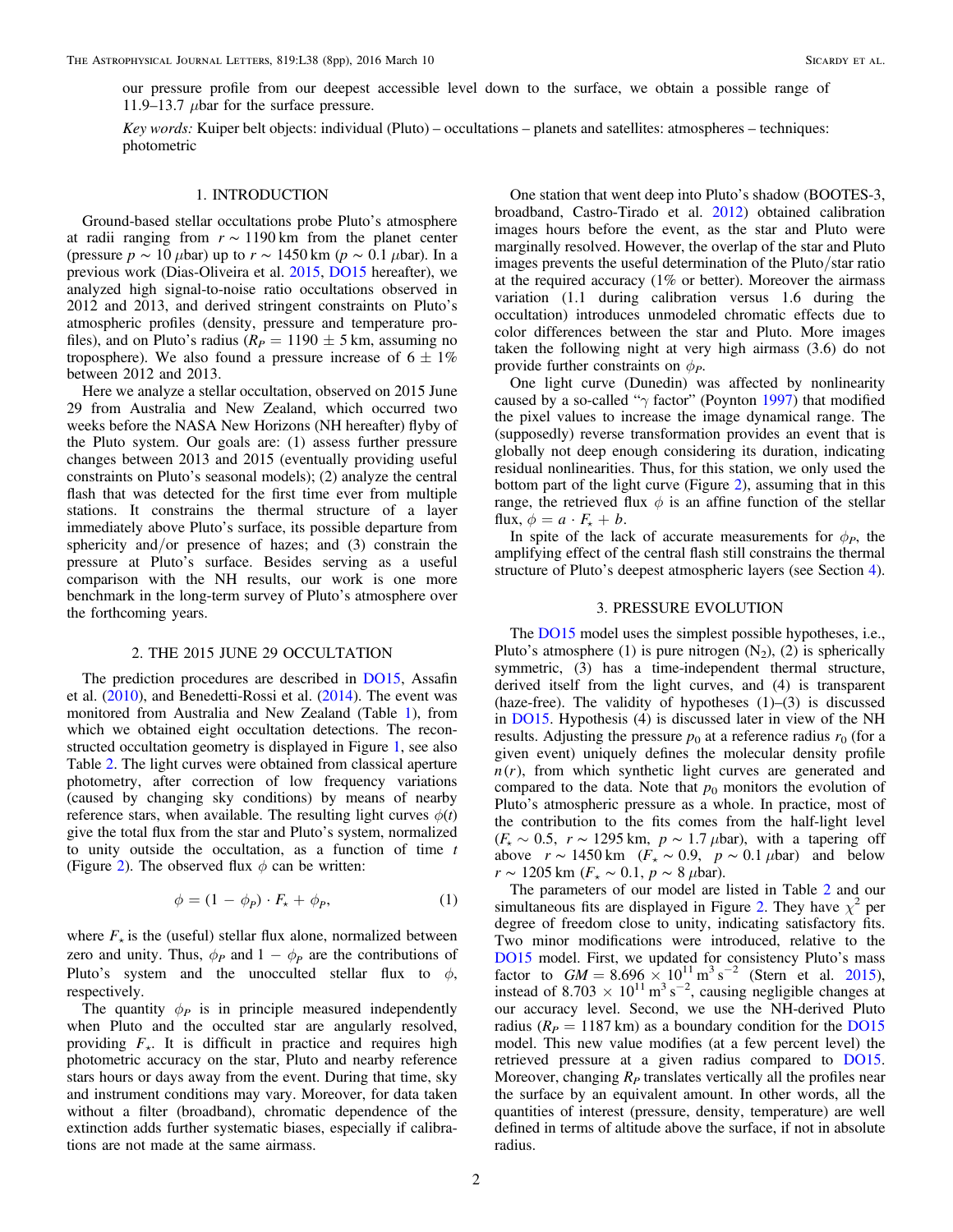<span id="page-2-0"></span>

| Circumstances of Observations              |                                                  |                                   |                            |                                                                              |  |  |
|--------------------------------------------|--------------------------------------------------|-----------------------------------|----------------------------|------------------------------------------------------------------------------|--|--|
| Site                                       | Lat. $(d:m:s)$<br>Lon. $(d:m:s)$<br>Altitude (m) | Telescope<br>Instrument<br>Filter | Exp. Time/<br>Cycle (s)    | Observers<br>Remarks                                                         |  |  |
| Melbourne<br>Australia                     | 37 50 38.50 S<br>145 14 24.40 E<br>110           | 0.20 <sub>m</sub><br>CCD/clear    | 0.32<br>0.32               | J. Milner<br>occultation detected                                            |  |  |
| Spring Hill<br>Greenhill Obs.<br>Australia | 42 25 51.55 S<br>147 17 15.49 E<br>650           | Harlingten/1.27 m<br>EMCCD/B      | 0.1<br>0.1                 | A. A. Cole, A. B. Giles<br>K. M. Hill<br>occultation detected                |  |  |
| Blenheim1<br>New Zealand                   | 41 32 08.59 S<br>173 57 25.09 E<br>18            | 0.28 <sub>m</sub><br>CCD/clear    | 0.64<br>0.64               | G. McKay<br>occultation detected                                             |  |  |
| Blenheim2<br>New Zealand                   | 41 29 36.27 S<br>173 50 20.72 E<br>38            | 0.40 <sub>m</sub><br>CCD/clear    | 0.32<br>0.32               | W. H. Allen<br>occultation detected                                          |  |  |
| Martinborough<br>New Zealand               | 41 14 17.04 S<br>175 29 01.18 E<br>73            | $0.25$ m<br>CCD/B                 | 0.16<br>0.16               | P. B. Graham<br>occultation detected                                         |  |  |
| Oxford<br>New Zealand                      | 43 18 36 S<br>172 13 08 E<br>66                  | 0.35 <sub>m</sub><br>CCD/clear    | 1.28<br>1.28               | S. Parker<br>occultation detected, partially<br>cloudy, not yet analyzed     |  |  |
| Darfield<br>New Zealand                    | 43 28 52.90 S<br>172 06 24.04 E<br>210           | $0.25 \text{ m}$<br>CCD/clear     | 0.32<br>0.32               | <b>B.</b> Loader<br>occultation detected, flash                              |  |  |
| Christchurch<br>New Zealand                | 43 31 41 S<br>172 34 54 E<br>16                  | 0.15 <sub>m</sub><br>CCD/clear    | 0.25<br>0.25               | R. Glassey<br>occultation detected<br>not yet analyzed                       |  |  |
| BOOTES-3 station<br>Lauder<br>New Zealand  | 45 02 17.39 S<br>169 41 00.88 E<br>370           | Yock-Allen/0.6 m<br>EMCCD/clear   | 0.34368<br>0.34463         | M. Jelínek<br>occultation detected, flash                                    |  |  |
| Dunedin<br>New Zealand                     | 45 54 31. S<br>170 28 46. E<br>118               | 0.35 <sub>m</sub><br>CCD/clear    | 5.12<br>5.12               | A. Pennell, S. Todd<br>M. Harnisch, R. Jansen<br>occultation detected, flash |  |  |
| Glenlee<br>Australia                       | 23:16:09.6 S<br>150:30:00.8 E<br>50              | 0.30 <sub>m</sub><br>$CCD$ /clear | 0.32<br>0.32               | S. Kerr<br>no occultation detected                                           |  |  |
| Reedy Creek<br>Australia                   | 28 06 29.9 S<br>153 23 52.0 E<br>65              | $0.25 \text{ m}$<br>CCD/clear     | 0.64<br>0.64               | J. Broughton<br>no occultation detected                                      |  |  |
| Linden<br>Australia                        | 33 42 30.0 S<br>150 29 43.5 E<br>583             | $0.76$ m, $0.2$ m<br>CCD/clear    | 0.133, 1.28<br>0.133, 1.28 | D. Gault, R. Horvat<br>L. Davis<br>no occultation detected                   |  |  |
| Leura<br>Australia                         | 33 43 09.0 S<br>150 20 53.9 E<br>903 m           | 0.20 <sub>m</sub><br>visual       | n.a.<br>n.a.               | P. Nosworthy<br>no occultation detected                                      |  |  |
| Penrith<br>Australia                       | 33 45 43.31 S<br>150 44 30.30 E<br>96            | $0.62 \text{ m}$<br>CCD/Clear     | 0.533<br>0.533             | D. Giles<br>M. A. Barry<br>no occultation detected                           |  |  |
| St Clair,<br>Australia                     | 33 48 37 S<br>150 46 37 E<br>41                  | $0.35$ m<br>CCD/Clear             | 0.04<br>0.04               | H. Pavlov<br>no occultation detected                                         |  |  |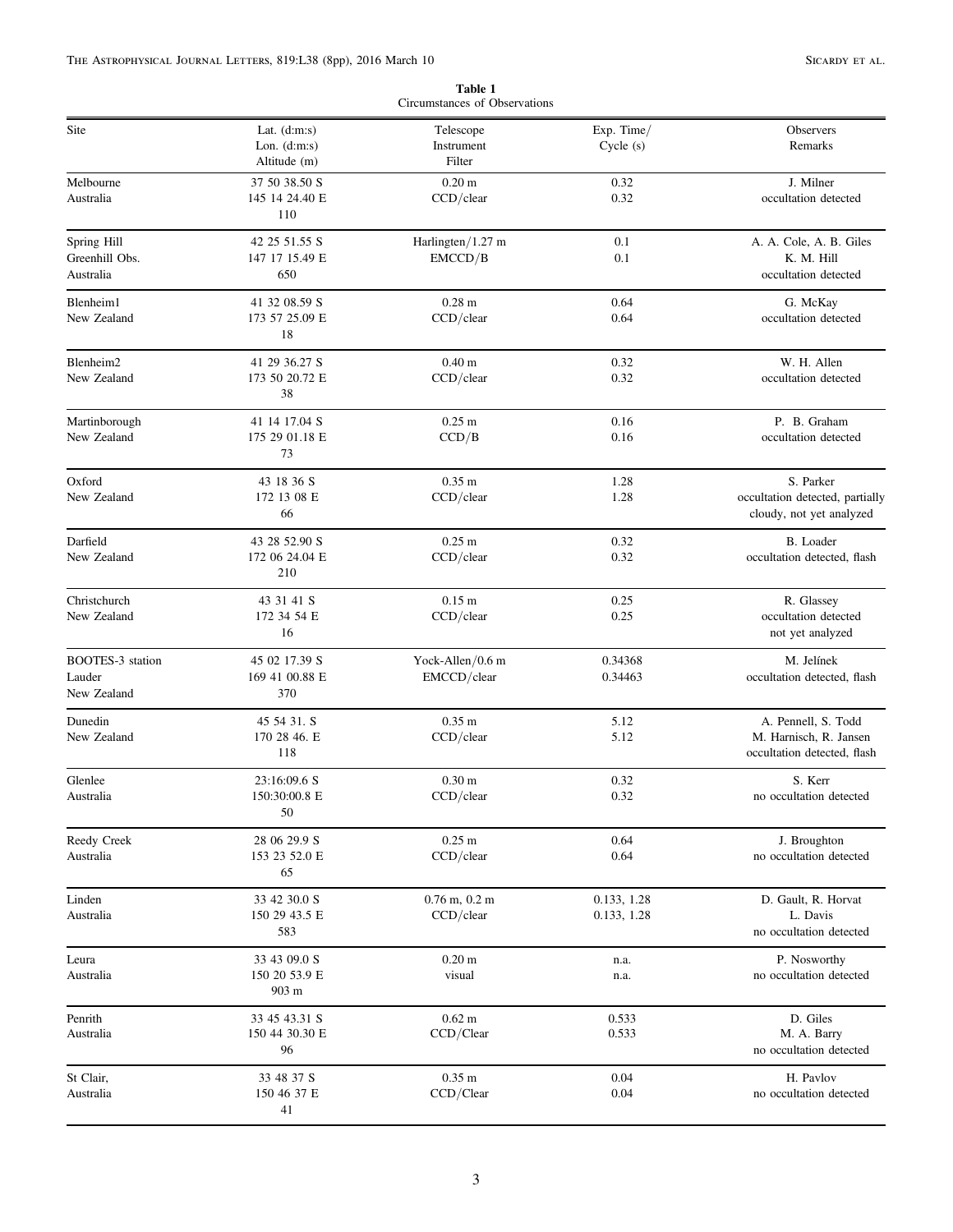| (Continued)                |                                                  |                                       |                                  |                                                   |  |  |
|----------------------------|--------------------------------------------------|---------------------------------------|----------------------------------|---------------------------------------------------|--|--|
| <b>Site</b>                | Lat. $(d:m:s)$<br>Lon. $(d:m:s)$<br>Altitude (m) | Telescope<br>Instrument<br>Filter     | $Exp.$ Time/<br>Cycle(s)         | <b>Observers</b><br>Remarks                       |  |  |
| Murrumbateman<br>Australia | 34 57 31.50 S<br>148 59 54.80 E<br>594           | $0.40$ m and $0.35$ m<br>$CCD$ /clear | $0.16$ and $2$<br>$0.16$ and $2$ | D. Herald, M. Streamer<br>no occultation detected |  |  |
| Nagambie<br>Australia      | 36 47 05.71 S<br>145 07 59.14 E<br>129           | $0.20 \text{ m}$<br>$CCD$ /clear      | 0.64<br>0.64                     | D. Hooper<br>no occultation detected              |  |  |

Table 1

The pressures  $p_0$  at  $r_0 = 1215$  and 1275 km are given in Table [2](#page-4-0). They are useful benchmarks, respectively corresponding to the stratopause (maximum temperature of 110 K), and the half-light level layer. Figure [3](#page-6-0) displays the pressure evolution over 2012–2015. The formal error bars assume an invariant temperature profile, but this assumption should not affect the relative pressure changes in 2012–2015. Relaxing that constraint, we can retrieve  $p_0$  by inverting individual light curves and testing the effects of the inversion parameters. This yields possible biases estimated to  $\pm 0.2$ ,  $\pm$  0.8 and  $\pm 0.5$   $\mu$ bar in 2012, 2013 and 2015, respectively. We have added for comparison occultation results from 1988 (Yelle & Elliot [1997](#page-7-6)) and 2002 (Sicardy et al. [2003](#page-7-7)). They stem from different analyses and may also be affected by biases. However, Figure [3](#page-6-0) should capture the main trend of Pluto's atmosphere, i.e., a monotonic increase of pressure since 1988.

## 4. CENTRAL FLASH

<span id="page-3-1"></span>Nearly diametric occultation light curves (but still avoiding the central flash) have flat bottoms (Figure [2](#page-5-0)). Our ray tracing code shows that near the shadow center, the stellar rays come from a "flash layer" about 3 km in thickness just above  $r = 1191$  km, thus sitting 4 km on top of the assumed surface  $(R_P = 1187 \text{ km}, \text{ Figure 3}).$  $(R_P = 1187 \text{ km}, \text{ Figure 3}).$  $(R_P = 1187 \text{ km}, \text{ Figure 3}).$ 

Let us denote by  $F$  a model for the stellar flux (distinguishing it from the observed flux  $F_{\star}$ ). Deep inside Pluto's shadow, F is roughly proportional to the local density scale-height,  $H_n = -n/(dn/dr) = T/[\mu g/k + (dT/dr)],$  where  $\mu$  is the molecular weight,  $g$  is the acceleration of gravity and  $k$  is Boltzmann's constant ([DO15](#page-7-0)). For a spherical atmosphere, we have also  $F \propto 1/z$ , where z is the distance to the shadow center. Writing  $z = \sqrt{\rho^2 + l^2}$ , where  $\rho$  is the closest approach distance to the shadow center and  $l$  is the distance traveled from that point, we obtain:

<span id="page-3-2"></span>
$$
F \propto \frac{H_n}{z} = \frac{T}{\mu g / k + dT / dr} \cdot \left(\frac{1}{\sqrt{\rho^2 + l^2}}\right).
$$
 (2)

For an approximately pure  $N_2$  atmosphere (corresponding to  $\mu = 4.652 \times 10^{-26}$  kg), we obtain  $\mu g / k \sim 2$  K km<sup>-1</sup>. As the thermal gradient  $dT/dr$  is several degrees per kilometer at the flash layer (see below), the flash amplitude is significantly controlled by  $dT/dr$ .

Our best model minimizes the  $\chi^2$  function defined by  $\chi^2 = \sum_i {\{\phi_i\ - [ (1 - \phi_P)F_i + \phi_P]\}}^2 / \sigma_i^2$ , where  $\sigma_i^2$  is the variance of  $\phi_i$  associated with the noise for the *i*th data point.

<span id="page-3-0"></span>

Figure 1. Geometry of the 2015 June 29 Pluto stellar occultation. The stellar motion relative to Pluto (black arrow) is shown for seven stations, Me: Melbourne, Gr: Greenhill, Bl: Blenheim, Ma: Martinborough, Da: Darfield, Bo: BOOTES-3, Du: Dunedin. The J2000 celestial north and east are indicated by N and E, respectively. Pluto's radius is fixed at 1187 km. The equator and prime meridian are drawn as thicker lines, and direction of rotation is along the gray arrow. The shaded region at center indicates the central flash zone.

As we do not measure  $\phi_P$ , we considered it as a free, adjustable parameter. Among the data sets analyzed by [DO15](#page-7-0), only one had sufficient quality—from the 2012 July 18 ESO Very Large Telescope—to permit a measurement of  $\phi_P$  and thus constrain  $dT/dr$  in the deepest accessible layer. It showed that the residual stellar flux,  $F_{res}$ , at the bottom part of the light curve lay in the range 0.010–0.031, thus imposing a thermal gradient near the surface (and imposing  $\phi_P$  for the other light curves). Since  $F_{\text{res}}$  was determined to within a factor of three, a large error bar on  $dT/dr$  deep in Pluto's atmosphere was obtained, causing difficulties when extrapolating the pressure down to the surface. In doing so, we obtained a possible range  $p_{\text{surf}} = 10 - 12$  µbar for the surface pressure in 2012, estimated at  $r = 1190 \pm 5$  km.

As  $F$  is roughly constant at the bottom of occultation light curves (far from the flash), there is a degeneracy between  $F$  and  $\phi_P$ : higher values of  $\phi_P$  can be accommodated by smaller values of  $F$ , i.e., smaller  $H_n$ . This is not true anymore within the flash, as F suffers significant variations. The  $\chi^2$ -minimization provides both  $\phi_P$  and  $H_n$  through  $\partial \chi^2 / \partial \phi_P = 0$  and  $\partial \chi^2 / \partial H_n = 0$ . Although our ray tracing code generates exact values of  $F$  for a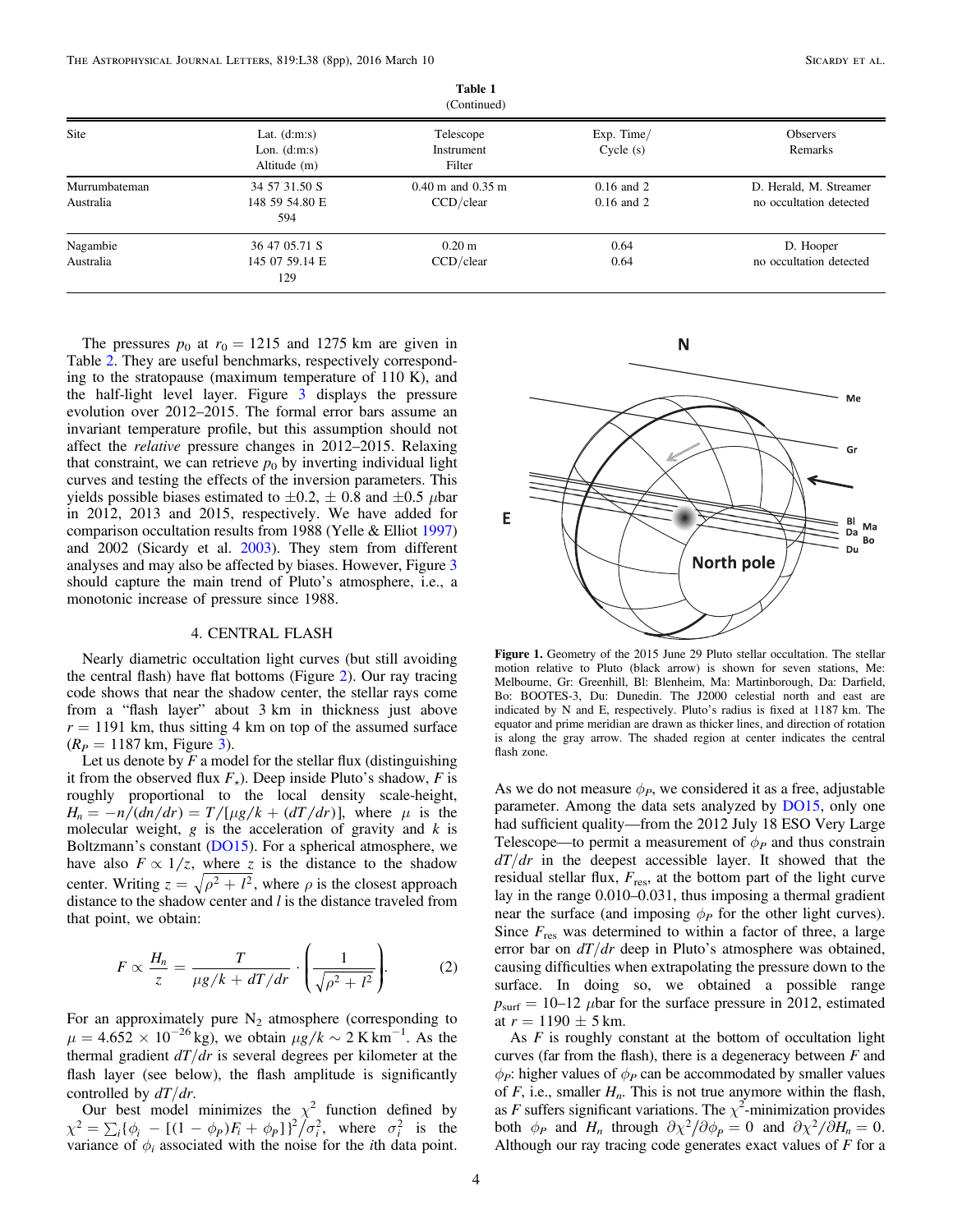<span id="page-4-0"></span>

|                                                                                                                                                                                                                              | Input Parameters and Results                                                                                                                                                                                                                                |                                                                                                                                                                                                                                                                                                           |                                                                               |  |  |
|------------------------------------------------------------------------------------------------------------------------------------------------------------------------------------------------------------------------------|-------------------------------------------------------------------------------------------------------------------------------------------------------------------------------------------------------------------------------------------------------------|-----------------------------------------------------------------------------------------------------------------------------------------------------------------------------------------------------------------------------------------------------------------------------------------------------------|-------------------------------------------------------------------------------|--|--|
|                                                                                                                                                                                                                              | <b>Input Parameters</b>                                                                                                                                                                                                                                     |                                                                                                                                                                                                                                                                                                           |                                                                               |  |  |
|                                                                                                                                                                                                                              | Star                                                                                                                                                                                                                                                        |                                                                                                                                                                                                                                                                                                           |                                                                               |  |  |
| Coordinates at epoch $(J2000)^{a}$<br>B, V, R, K magnitudes $\mathbf{b}$                                                                                                                                                     | 12.8, 12.2, 12.8, 10.6                                                                                                                                                                                                                                      | $\alpha = 19^{\rm h} 00^{\rm m} 49^{\rm s} 4801 \pm 11 \text{ mas}, \delta = -20^{\rm d} 41' 40'' 801 \pm 17 \text{ mas}$                                                                                                                                                                                 |                                                                               |  |  |
|                                                                                                                                                                                                                              | Pluto Parameters                                                                                                                                                                                                                                            |                                                                                                                                                                                                                                                                                                           |                                                                               |  |  |
| Pluto's geocentric distance, shadow velocity <sup>c</sup><br>Pluto's mass and radius <sup>d</sup> (Stern et al. 2015)<br>Sub-observer and sub-solar latitudes <sup>d</sup><br>Pluto's north pole position angle <sup>d</sup> |                                                                                                                                                                                                                                                             | $4.77070 \times 10^{9}$ km, 24.1 km s <sup>-1</sup> (at 16:53 UT)<br>$GM = 8.696 \times 10^{11} \text{ m}^3 \text{ s}^{-2}$ , $R_P = 1187 \text{ km}$<br>$B = +51^{\circ}66$ , $B' = +51^{\circ}46$<br>$P = +228^{\circ}48$                                                                               |                                                                               |  |  |
|                                                                                                                                                                                                                              | Results                                                                                                                                                                                                                                                     |                                                                                                                                                                                                                                                                                                           |                                                                               |  |  |
|                                                                                                                                                                                                                              | Thermal Profile (Input Values for the DO15 Model)                                                                                                                                                                                                           |                                                                                                                                                                                                                                                                                                           |                                                                               |  |  |
| $r_1, T_1, dT/dr(r_1), r_2, T_2$<br>$r_3, T_3, r_4, T_4$                                                                                                                                                                     | 1191.1 km, 81.7 K, 8.5 K km <sup>-1</sup> , 1217.3 km, 109.7 K<br>1302.4 km, 95.5 K, 1392.0 km, 80.6 K                                                                                                                                                      |                                                                                                                                                                                                                                                                                                           |                                                                               |  |  |
| c1, c2, c3<br>c4, c5, c6<br>c7, c8, c9                                                                                                                                                                                       |                                                                                                                                                                                                                                                             | $1.42143317 \times 10^{-3}$ , $2.52794288 \times 10^{-3}$ , $-2.12108557 \times 10^{-6}$<br>$-4.88273258 \times 10^{-7}$ , $-7.04714651 \times 10^{-8}$ , $-3.3716945 \times 10^{4}$<br>7.7271133 $\times$ 10 <sup>1</sup> , -5.86944930 $\times$ 10 <sup>-2</sup> , 1.48175559 $\times$ 10 <sup>-5</sup> |                                                                               |  |  |
|                                                                                                                                                                                                                              | Longitudes and Latitudes of Half-light Sub-occultation Points <sup>e</sup>                                                                                                                                                                                  |                                                                                                                                                                                                                                                                                                           |                                                                               |  |  |
|                                                                                                                                                                                                                              | Ingress                                                                                                                                                                                                                                                     |                                                                                                                                                                                                                                                                                                           |                                                                               |  |  |
|                                                                                                                                                                                                                              | Greenhill (154°E, 06°N, MT), Blenheim (120°E, 28°N, MT), Martinborough (119°E, 28°N, MT)<br>Darfield (115 <sup>o</sup> E, 30 <sup>o</sup> N, MT), Bootes-3 (113 <sup>o</sup> E, 31 <sup>o</sup> N, MT), Dunedin (108 <sup>o</sup> E, 32 <sup>o</sup> N, MT) |                                                                                                                                                                                                                                                                                                           |                                                                               |  |  |
|                                                                                                                                                                                                                              | Egress                                                                                                                                                                                                                                                      |                                                                                                                                                                                                                                                                                                           |                                                                               |  |  |
|                                                                                                                                                                                                                              | Greenhill (232°E, 37°S, MT), Blenheim (280°E, 35°S, ET), Martinborough (282°E, 34°S, ET)<br>Darfield (286°E, 33°S, ET), Bootes-3 (288°E, 33°S, ET), Dunedin (293°E, 31°S, ET)                                                                               |                                                                                                                                                                                                                                                                                                           |                                                                               |  |  |
|                                                                                                                                                                                                                              | Pressure (Quoted Errors at $1\sigma$ Level <sup>1</sup> )                                                                                                                                                                                                   |                                                                                                                                                                                                                                                                                                           |                                                                               |  |  |
|                                                                                                                                                                                                                              | 2012 July 18                                                                                                                                                                                                                                                | 2013 May 04                                                                                                                                                                                                                                                                                               | 2015 June 29                                                                  |  |  |
| Pressure at 1215 km, $p_{1215}$<br>Pressure at 1275 km, $p_{1275}$<br>Surface pressure (Figure 3)                                                                                                                            | $6.07 \pm 0.04$ $\mu$ bar<br>$2.09 \pm 0.015$ µbar                                                                                                                                                                                                          | $6.61 \pm 0.03$ $\mu$ bar<br>$2.27 \pm 0.01$ $\mu$ bar                                                                                                                                                                                                                                                    | $6.94 \pm 0.08 \mu$ bar<br>$2.39 \pm 0.03$ $\mu$ bar<br>11.9 - 13.7 $\mu$ bar |  |  |
|                                                                                                                                                                                                                              | Astrometry                                                                                                                                                                                                                                                  |                                                                                                                                                                                                                                                                                                           |                                                                               |  |  |
| Time of closest approach to shadow center (UT)<br>BOOTES-3: $16^h$ 52 <sup>m</sup> 54.8 ± 0 <sup>s</sup> 1<br>Dunedin: $16^h 52^m 56.0 \pm 0.1$<br>Geocenter: $16^{\rm h}$ 55 <sup>m</sup> 04.9 ± 0 <sup>s</sup> 1           |                                                                                                                                                                                                                                                             | Closest approach to shadow center<br>$45.9 \pm 2$ km N of shadow center<br>$44.6 \pm 2$ km S of shadow center<br>$3911.5 \pm 2$ km N of shadow center                                                                                                                                                     |                                                                               |  |  |
| Notes.                                                                                                                                                                                                                       |                                                                                                                                                                                                                                                             |                                                                                                                                                                                                                                                                                                           |                                                                               |  |  |

<sup>a</sup> See title's footnote for information.

<sup>b</sup> Zacharias et al. ([2013](#page-7-8)), Cutri et al. ([2003](#page-7-9)), Cutri ([2012](#page-7-10)).<br>
<sup>c</sup> PLU04[3](#page-1-0)/DE433 ephemeris.<br>
<sup>d</sup> Using Pluto's north pole J2000 position:  $\alpha_p = 08^h 52^m 12^s 94$ ,  $\delta_p = -06^d 10' 04''8$  (Tholen et al. [2008](#page-7-11)).<br>
<sup>e</sup> MT—morni

given model, it is convenient here (for sake of illustration) to note that F is essentially proportional to  $H_n$  (Equation ([2](#page-3-2))), so that  $\partial F / \partial H_n \sim F/H_n$ . Detailed calculations show that at minimum  $\chi^2$ , we have  $\partial^2 \chi^2 / \partial H_n^2 = (2 N / H_n^2)(\sigma_F^2 / \sigma^2)$  for  $F \ll 1$ , where  $\sigma_F^2 = \overline{F^2} - \overline{F^2}$  is the variance of *F* (the bars denoting average values) and  $N$  is the number of data points. Thus, the relative error on the scale-height is  $\delta H_n / H_n$  $(\sigma/\sigma_F)/\sqrt{N}$ , which is small if the flash (and then  $\sigma_F$ ) is large.

Since F increases as  $H_n$  increases or  $\rho$  decreases,  $H_n$  and  $\rho$ are correlated. However, the full width at half maximum (FWHM) of the flash is proportional to  $\rho$ , while  $H_n$  controls homogeneously the flash amplitude, keeping its FWHM constant. This disentangles the effects of  $H_n$  and  $\rho$ . More importantly, the BOOTES-3 and Dunedin stations exhibit flashes with similar amplitudes (Figure [2](#page-5-0)). This robustly forces the two stations to be symmetrically placed with respect to the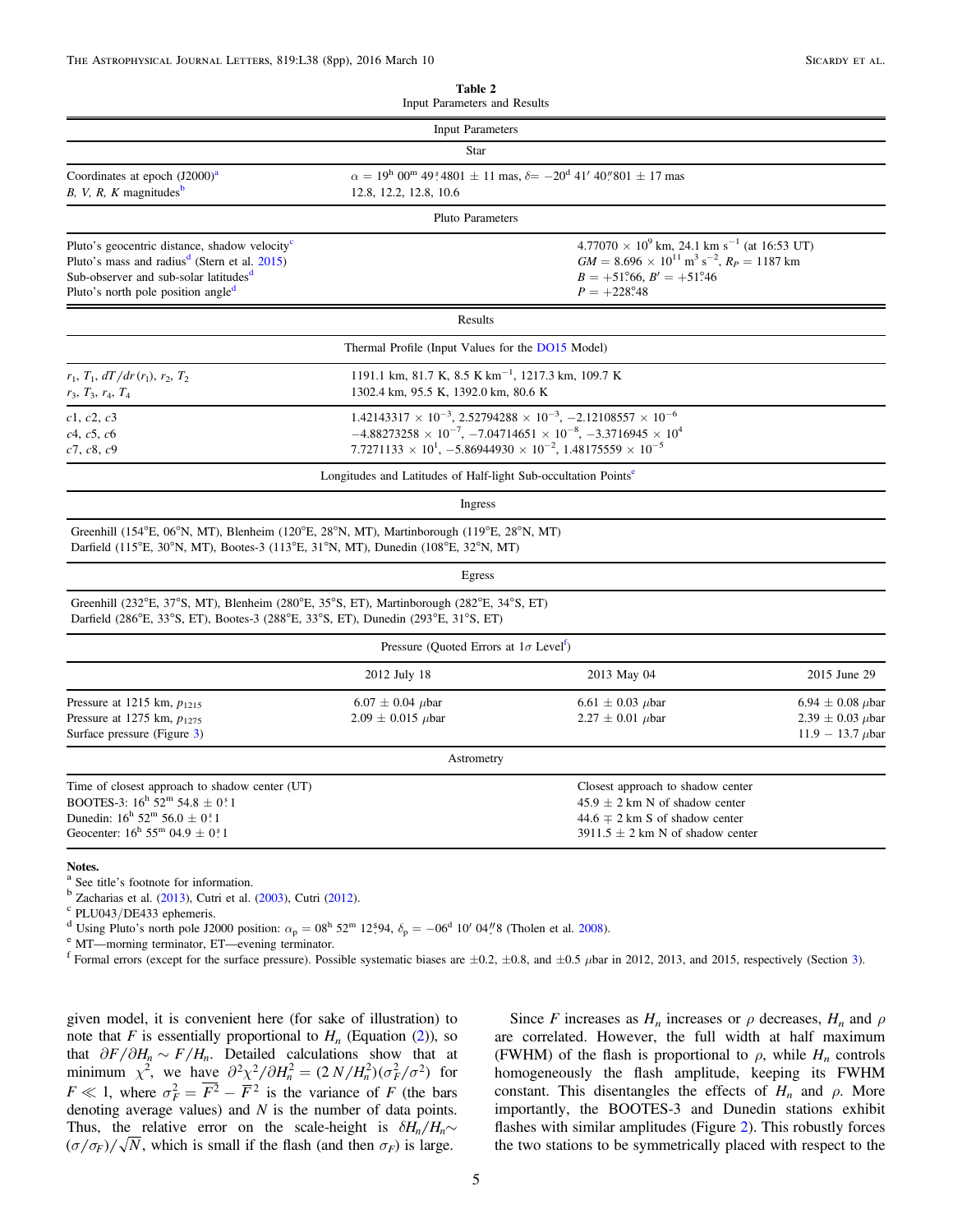<span id="page-5-0"></span>

Figure 2. Simultaneous fits to our 2015 June 29 occultation light curves. The intervals under each name correspond to the time-span  $16<sup>h</sup> 52<sup>m</sup> - 16<sup>h</sup> 53<sup>m</sup>$  UT. The model is overplotted in blue, and the residuals are in gray. In the lower panels, the blue horizontal lines are the fitted values of Pluto's contribution to the flux  $(\phi_P)$ Equation ([1](#page-1-1))). The star symbol under the BOOTES-3 curve indicates a small flux deficit relative to the model. In the Dunedin panel, the smooth curve is the central flash at high resolution, before convolution by the exposure time (5.12 s), and vertically shifted for better viewing.

shadow center (Figure [1](#page-3-0)), thus imposing  $\rho \approx 45 \pm 2$  km for both stations, independently of  $H_n$  (Table [2](#page-4-0)).

The  $\chi^2$ -value is minimized for  $dT/dr = 8.5 \pm 0.25$  K km<sup>-1</sup> at 1191 km in our model. This particular value must be considered with caution, as it is not representative of the entire flash layer. Due to the functional dependence of  $T(r)$  (a branch of hyperbola,  $D(15)$ , the gradient  $dT/dr$  varies rapidly around 1191 km. The average thermal gradient in the flash layer is in

fact  $\sim$ 5 K km<sup>-1</sup>, consistent with a previous flash analysis (Olkin et al. [2014](#page-7-12)). Besides, it is typical of what is expected from the heating by methane (D. Strobel 2015, private communication). Other functional forms of  $T(r)$  could be tested, but this remains outside the scope of this paper. We note in passing that our best 2015 fit implies a residual stellar flux  $F_{\text{res}} = 0.028$  $F_{\text{res}} = 0.028$  $F_{\text{res}} = 0.028$  (Figure 2) that is compatible with the possible range (0.010–0.031) mentioned earlier for 2012.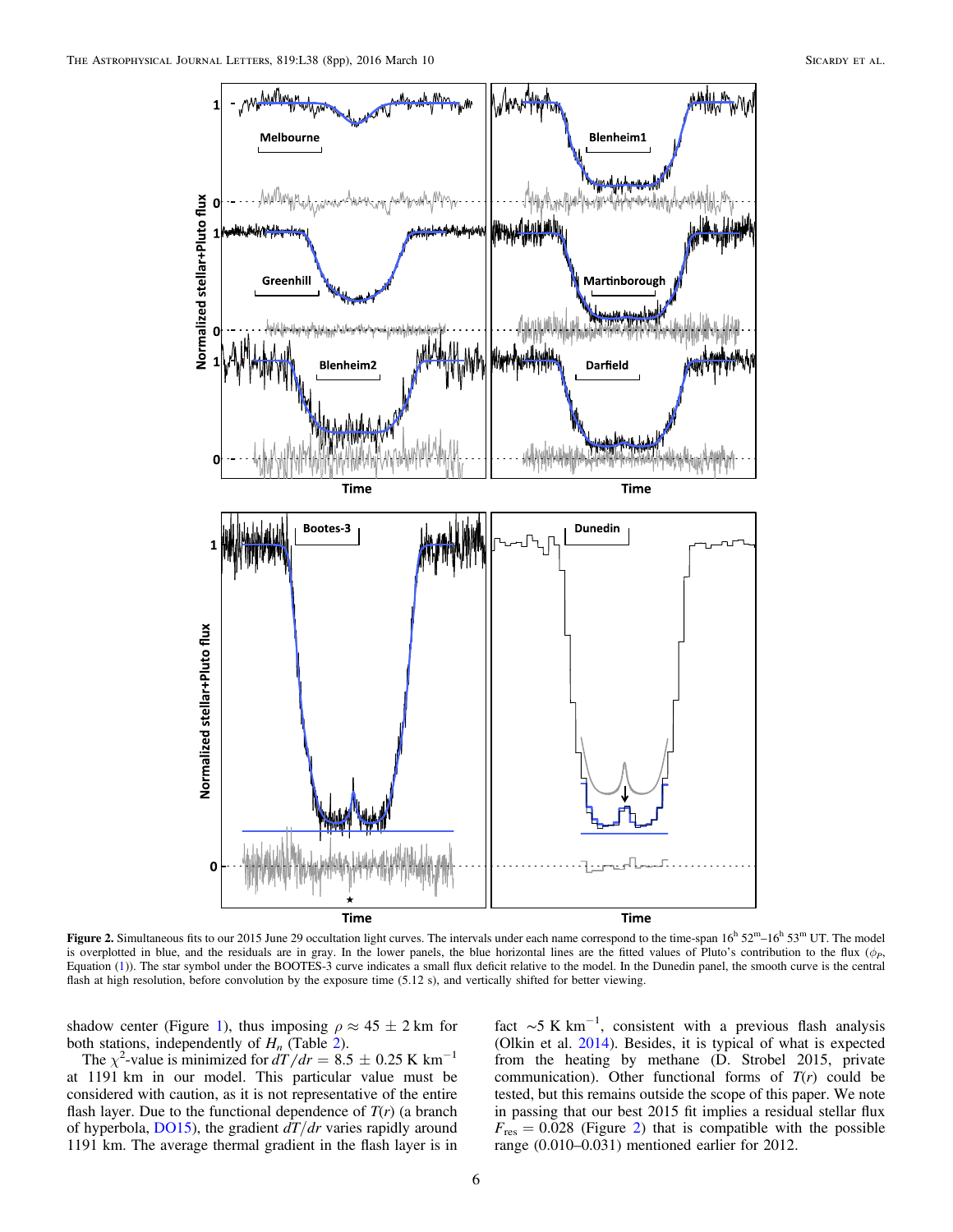<span id="page-6-0"></span>

Figure 3. Left: Pluto's atmospheric pressure at  $r = 1215$  km vs. time in 2012, 2013, and 2015 (our work), and from previous works (Yelle & Elliot [1997](#page-7-6); Sicardy et al. [2003](#page-7-7)), with  $1\sigma$  error bars. The New Horizons Pluto flyby date (NH) is essentially coincident with our most recent dot. Right: our best pressure profile  $p(r)$  for 2015 June 29, with formal 1σ-error domain. The central flash layer roughly lies between the two horizontal dashed lines, above the blind zone below 1191 km. Two possible extrapolations (beside the [DO15](#page-7-0) model) of temperature profiles  $T(r)$  into the blind zone are shown: one with a thermal gradient that reaches zero at the surface (shallow troposphere, blue), and one with a constant gradient 8.5 K  $km^{-1}$  (red).

Our spherical, transparent atmospheric model essentially captures the correct shape and height of the central flash (Figure [2](#page-5-0)). A closer examination of that figure reveals a small flux deficit (relative to the model) at the left side of the BOOTES-3 flash. It remains marginal, however, considering the general noise level. That said, it could be caused by an unmodeled departure of the flash layer from sphericity, but this is not anticipated. An atmosphere of radius  $r$  rotating at angular velocity  $\omega$  has an expected oblateness  $\epsilon \sim r^3 \omega^2 / 2GM \sim 10^{-4}$  for a rotation period of 6.4 days,  $r \sim 1190 \text{ km}$  and Pluto's GM. Such oblateness causes a diamond-shaped caustic (Elliot et al. [1977](#page-7-13)) with a span of  $4\epsilon r < \frac{1}{\epsilon}$  km in the shadow plane. This is negligible considering the closest approach distances involved here (∼45 km). Moreover, expected zonal winds of less than a few meters per second near 1191 km (Vangvichith [2013](#page-7-14); Zalucha & Michaels [2013](#page-7-15)) would have even smaller effects. More complex distortions may arise, as varying thermal conditions along Pluto's limb may slightly tilt the local iso-density layer, but its modeling remains outside the scope of this paper.

A possible explanation of the small discrepancy is that the primary and/or secondary stellar images hit topographic features while moving around Pluto's limb. Curvature effects strongly stretch the images parallel to the limb during the central flash, by a ratio equal to the flash layer radius (1191 km) divided by the closest approach distance, about 45 km. From the star magnitudes (Table [2](#page-4-0) and Kervella et al.  $2004$ ), we estimate its diameter as 33  $\mu$ as, or 0.76 km projected at Pluto. The length of the stellar image is then  $0.76 \times (1191/45) \sim 20$  km. It moves at about 4 km above the surface, which is comparable to the local topographic features reported from NH (Stern et al. [2015](#page-7-5)). It is thus possible that part of the stellar flux was partially blocked by mountains, causing the small observed drop. This can be tested by studying the topography derived from NH, noting that the primary and secondary stellar images at BOOTES-3 probed regions near longitude 190°E and latitude 20°S, and 10°E and 20°N, respectively, during the flash.

Finally, NH images reveal tenuous hazes with normal optical depth  $\tau_N \sim 0.004$  and scale-height  $H = 50$  km (Stern et al. [2015](#page-7-5)). This implies an optical depth along the line of sight of  $\tau \sim \sqrt{2\pi r/H} \cdot \tau_N \sim 0.05$ , which is indistinguishable from the noise level (Figure [2](#page-5-0)), supporting our transparentatmosphere hypothesis.

### 5. SURFACE PRESSURE

Figure [3](#page-6-0) displays our best pressure profile, with  $p_{1191} = 11.0 \pm 0.2 \mu$ bar at the deepest accessible level. To estimate the surface pressure, we need to extrapolate  $p(r)$  into the blind zone. Two possible temperature profiles are considered, beside the [DO15](#page-7-0) model (Figure [3](#page-6-0)). One has a temperature gradient in the blind zone that tends to zero at the surface, where  $p_{\text{surf}} = 13.0 \,\mu$ bar and  $T_{\text{surf}} = 36 \,\text{K}$ . This describes a shallow troposphere that is in vapor pressure equilibrium with the surface, an example of a locally sublimating  $N_2$  frost layer. The other profile has a constant gradient of 8.5 K km<sup>-1</sup>, with  $p_{\text{surf}} = 12.6 \,\mu$ bar and  $T<sub>surf</sub> = 49$  K. Such warmer regions are indeed observed on Pluto (Lellouch et al. [2000](#page-7-17)), and they do not sublimate due to the absence of free  $N_2$  frost. Considering the formal error bar  $\pm 0.2$   $\mu$ bar on  $p_{1191}$ , we obtain a range of 12.4–13.2  $\mu$ bar for the surface pressure under hypotheses  $(1)$ – $(4)$  of Section [3](#page-1-0), and